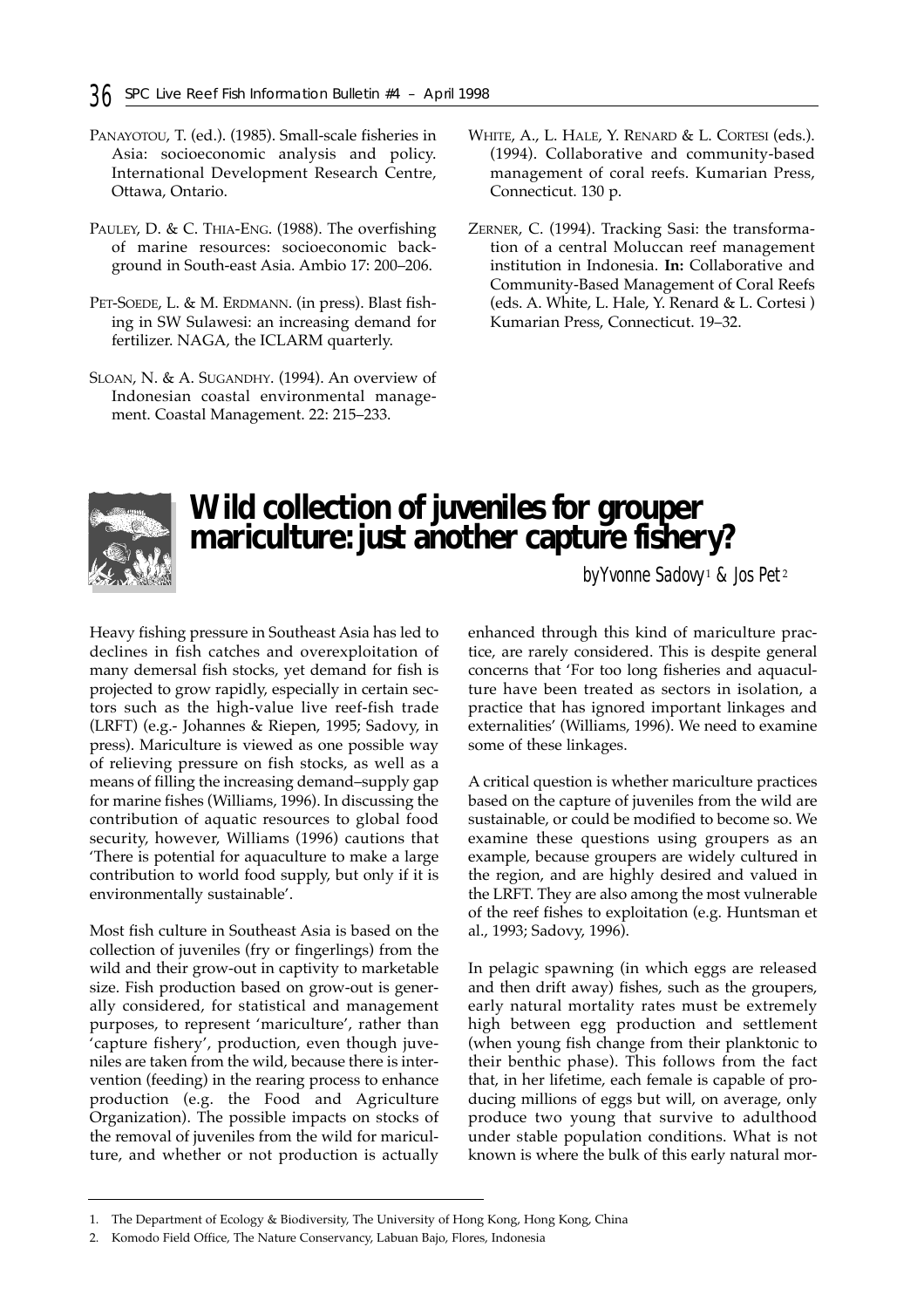tality occurs. If natural mortality remains high for some time after settlement, then the removal of young juveniles for mariculture grow-out may have little impact on adult stocks, because most juveniles taken would otherwise perish due to natural causes. If, on the other hand, early natural mortality rates have dropped to low levels *prior* to juvenile capture, then fishing mortality will represent an important source of total mortality (which is fishing mortality plus natural mortality). If this is the case, such capture may not be sustainable and should be managed as a capture fishery. What do the existing data indicate about early natural mortality rates in reef fishes?

Natural mortality drops rapidly during the early post-settlement period in tropical reef fish, i.e. several weeks or months following settlement. In juvenile gag grouper (*Mycteroperca microlepis*), for example, which settle into seagrass beds in the Gulf of Mexico, survivorship in the first three months following settlement is highly variable, but can reach 100 per cent (Koenig & Colin, in press). In non-grouper reef species, mortality rates vary markedly but, overall, they drop quickly; of 17 species examined for the first 45 days after settlement, the highest levels of mortality occurred in the first one to two weeks with substantial drops in mortality after the first month (Sale & Ferrell, 1988; S. Holbrook, pers. comm).

In New Zealand's lobster fishery the relationship between the number of puerulus (i.e. settlement) stage lobster and adult stock size is acknowledged through recently enacted legislation, which imposes a quota system for puerulus collections because of their presumed impact on adult stock size (Michael Riepen, personal communication). In sum, these examples strongly suggest that post-settlement mortality drops within a few weeks or months of settlement on a reef across a wide range of species and, moreover, that harvest after this early period can negatively influence subsequent stock size.

The sizes of grouper juveniles taken for mariculture range from 20 to 120 mm total length (TL), depending on location, species, time of year, and capture method used, among other factors (Sadovy, unpubl. data). Juvenile grouper settle at about 20–25 mm TL and data on their early growth rates indicate these to be about 10 mm/month (e.g. Beets & Hixon, 1994; Sadovy et al., 1992; Light & Jones, 1997).This means that fishes taken for culture may be anything up to a year old at capture and, therefore, that many are probably taken well beyond the early weeks or months post-settlement. If this is the case, then fishing mortality represents a substantial proportion of total mortality and the fishery should be managed to avoid overfishing.

It could reasonably be argued that, if current juvenile collection methods are unsustainable, juveniles could be caught at an earlier stage, for example as they settle out from the plankton. It may indeed be possible to develop such techniques for groupers (e.g. Vincent Dufour, pers. comm.). However, some species of grouper evidently settle out of the plankton over very limited time periods each year, often into quite specific habitats (Shenker et al. 1993; Doherty et al., 1994). It is possible, therefore, that heavy targeting at such times or places may threaten local stocks, because annual recruitment pulses are so spatially and temporally concentrated that a substantial proportion of the annual recruitment into a particular area could be removed. In sum, we need to understand much more of the biology and population dynamics of target species before advocating the introduction of techniques that are potentially harmful.

It has also been proposed that artificial habitats might enhance the survivorship of settling juveniles by providing supplementary shelter, thereby increasing net survivorship through protection from predation. The critical question here is whether natural mortality is reduced by artificial habitats such that the 'excess' survivors, i.e. the juveniles that would otherwise have perished, can be harvested, or, alternatively, whether artificial habitats attract significant numbers of juveniles that would otherwise settle successfully in natural habitats thereby increasing total mortality.

To understand the basis for fishery production and to evaluate possible ways of improving it, two key questions must be resolved: (1) are fish stocks recruitment (or habitat) limited, i.e. limited mainly by the number of fish settling out of the plankton (e.g. Doherty & Williams, 1988; Lewin, 1986), or, alternatively, by sufficient shelter (habitat) to allow recruits (settling fish) to survive after settlement (e.g. Smith & Tyler, 1972), and (2) *if* populations are habitat-limited, do artificial habitats increase survival or simply concentrate recruits making them easier to catch. These are difficult but important questions that must be addressed rigorously before promotion of large-scale implementation of artificial habitats is advocated as a possible means of enhancing fishery production. Evidence for increased survival conferred by artificial habitats is limited, and their possible role in fisheries enhancement, in general, remains controversial (Bohnsack, 1989).

One harvest method which may enhance survivorship of settling juveniles (i.e. allow more juveniles to survive than would do so naturally) is the fish nest or 'gango' that has been developed in the Philippines (Ogburn & Ogburn, 1994; Johannes, 1997). The gango is essentially an artificial habitat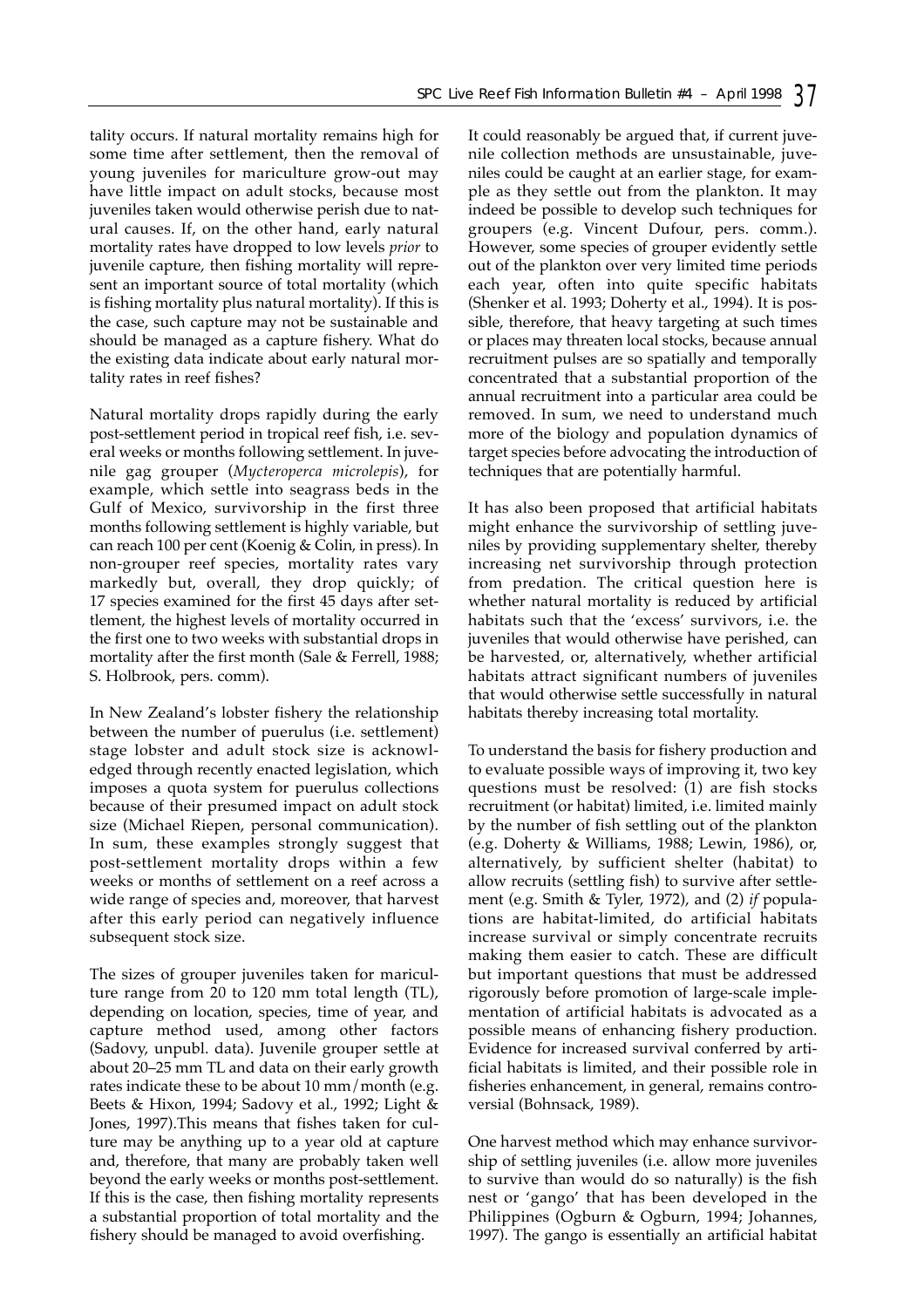of rock sand branches into which fish settle or migrate. What is needed is an Environmental Impact Assessment (EIA) of gangos based on appropriate monitoring and experimental protocols to assess their capacity for enhancing the net survivorship of settling groupers. Such a study is being proposed under the auspices of The Nature Conservancy and The University of Hong Kong.

If wild capture of juveniles is not a sustainable basis for grouper mariculture and threatens to increase the risk of overfishing local stocks; if, in answer to the title to this article, it is just another capture fishery, then what are the possible options to supply mariculture? The most promising alternative is hatchery-rearing. While still in its early stages for the groupers, it could be pursued aggressively so that hatchery-reared juveniles could increasingly replace those taken from the wild. The reliable and stable hatchery production of juvenile grouper on a commercial scale is an excellent basis for the large-scale development of mariculture. Hatchery-based mariculture operations are already commercially viable for several *Epinephelus* species in Taiwan (e.g. Liao, 1993; Johannes & Riepen, 1995) and *E. coioides* has been successfully cultured in Bahrain (Uwate & Shams, 1997). The potential exists; what is needed is the economic commitment to proceed.

To evaluate the sustainability of using wild-caught grouper juveniles for mariculture, we concur fully with Johannes (1997) that we need to learn a lot more about the biology of, and fisheries for, juveniles caught for grow-out. We also agree that such research is only really possible if funded by governments, regional agencies or large NGOs. We would go further to suggest that funding from such sources also be sought to seriously explore ways of promoting and developing a hatcherybased mariculture industry and to plan on a more long-term basis for mariculture to contribute increasingly to world food security.

#### **References**

- BEETS, J. & M.A. HIXON. (1994). Distribution, persistence, and growth of groupers (Pisces: Serranidae) on artificial and natural patch reefs in the Virgin Islands. Bull. Mar. Sci. 55(2–3): 470–483.
- BOHNSACK, J.A. (1989). Are high densities of fishes at artificial reefs the result of habitat limitation or behavioral preference? Bull. Mar. Sci. 44: 631–645.
- DOHERTY, P.J. & D. MCB.WILLIAMS. (1988). The replenishment of coral reef fish populations. Oceanogr. Mar. Biol. A. Rev., 26: 487–551.
- DOHERTY, P.J., A.J. FOWLER, M.A. SAMOILYS & D.A. HARRIS. (1994). Monitoring the replenishment of coral trout (Pisces: Serranidae) populations. Bull. Mar. Sci. 54(1): 343–355.
- HUNTSMAN, G.R., C.S. MANOOCH III & C.B. GRIMES. (1983). Yield per recruit models of some reef fishes of the U.S. South Atlantic Bight. Fishery Bull., U.S. 81: 679–695.
- JOHANNES, R.E. & M. RIEPEN. (1995). Environmental, economic and social implications of the live reef fish trade in Asia and the western Pacific. Report to The Nature Conservancy and the South Pacific Commission. 82 p.
- JOHANNES, R.E. (1997). Wild-caught juvenile reeffish for farm grow-out: more research needed on biology and fisheries. SPC Live Reef Fish Information Bulletin No. 2: 11–12.
- KOENIG, C. & P.L. COLIN. (In press). Absolute abundance and survival of juvenile gag grouper, *Mycteroperca microlepis*, in seagrass beds of the northeastern Gulf of Mexico. Proc. Gulf. Caribb. Fish. Inst. 45.
- LEWIN, R. (1986). Supply-side ecology. Science, 234: 25–27.
- LIAO, I.C. (1993). Finfish hatcheries in Taiwan: recent advances. TML Conference Proceedings 3: 1–25.
- LIGHT, P.R. & G. P. JONES. (1997). Habitat preference in newly settled coral trout (*Plectropomus leopardus*, Serranidae). Coral Reefs (1997) 16: 117–126.
- OGBURN, D.M. & N.J. OGBURN. (1994). Intensive pond culture trials of the green grouper (*Epinephelus malabaricus* Bloch et Schneider) in the Philippines. L.M. Chou, A.D. Munro, Y.J. Lam, T.W. Chen, L.K.K. Cheong, J.K. Ding, K.K. Hooi, H.W. Khoo, V.P.E. Phang, K.F. Shim and C.H. Tan (eds.). The Third Asian Fisheries Forum, Asian Fisheries Society, Manila, Philippines.
- SADOVY, Y., M. FIGUEROLA & A. ROMAN. (1992). Age and growth of red hind, *Epinephelus guttatus*, in Puerto Rico and St. Thomas. Fishery Bulletin U.S. 90(3): 516–528.
- SADOVY, Y. (1996). Reproduction of reef fishery species. **In:** Reef Fisheries (eds. N.V.C. Polunin and C.M. Roberts). Chapman and Hall. Fish and Fisheries Series. 20. 15–59.
- SADOVY, Y. (In press). Problems of sustainability in grouper fisheries. Proc. Fourth Asian Fisheries Society Meeting. Beijing.